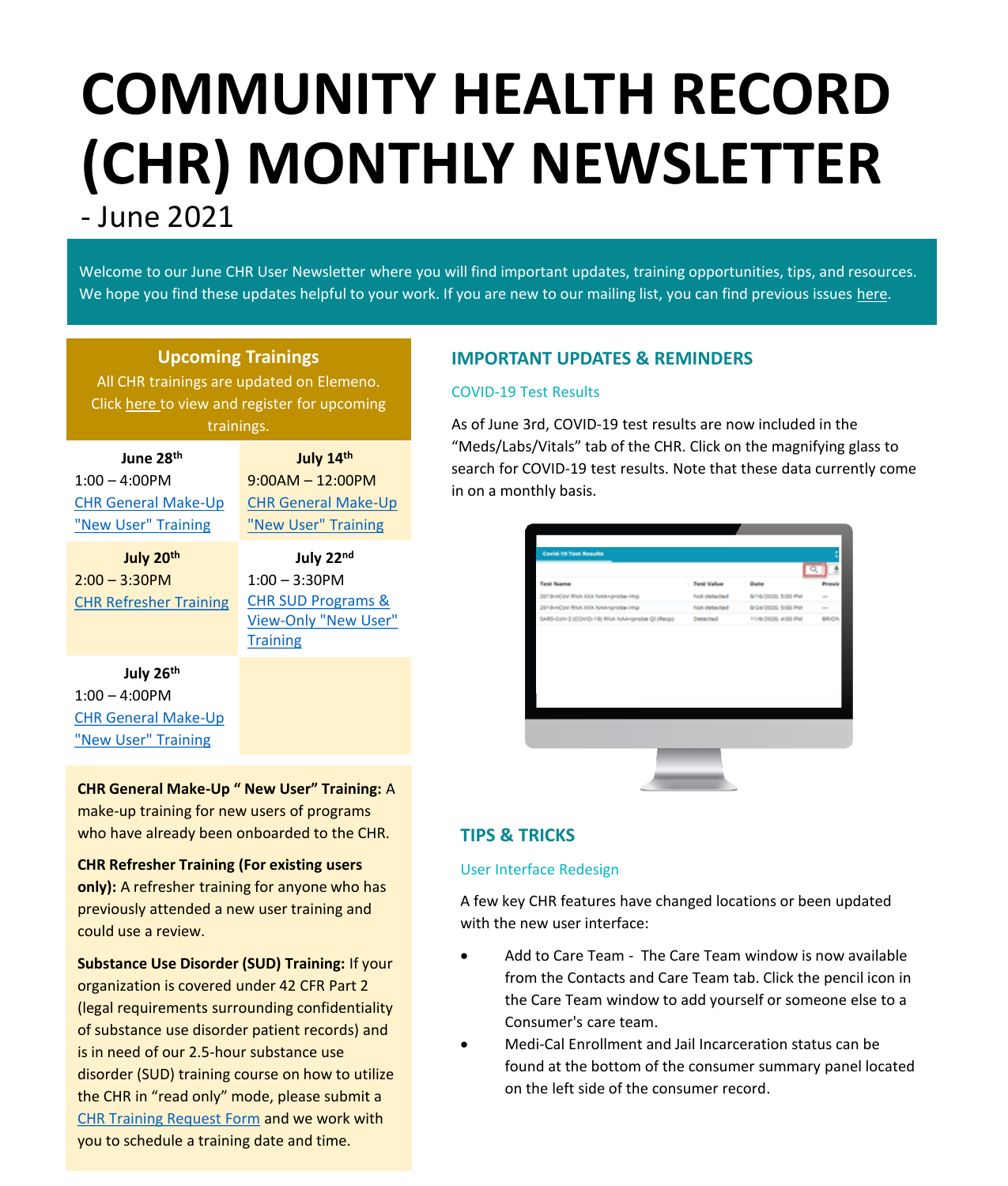#### EMS Face Sheet

The CHR now receives data from Alameda County's Emergency Medical Services (EMS) system – called ESO. CHR users can look for an "ambulance encounter" listed on the Encounters tab. From there, we recommend that users go to the Meds/Labs/Vitals tab to see the EMS Run Sheet, which contains more detailed encounter information. Scroll down to view useful information from the EMS encounter, such as Chief Compliant, Scene Location, and Destination.

#### Elemeno

**New to Elemeno?** Elemeno is an online platform containing tip-sheets, guides, videos, and other resources for providers in Alameda County. In addition to resources on providing Care Management, Health Plans, Benefits, Housing, Mental Health, Primary Care, and Substance Use Disorder Treatment, Elemeno also hosts key resources for navigating the CHR. Take this [quick tour](https://careconnect.elemenohealth.com/#/resource/QR3962170dad740c260516?source=resources) to better access and navigate your way through Elemeno. Use the self-registration feature by clicking "First time? Create an Account" and entering your organization email [here](https://careconnect.elemenohealth.com/#/login).

| <b>Encounters</b>             |                                   |     | UI KANILALIUN CHIAN NEI C.                        |                                       |                                          |
|-------------------------------|-----------------------------------|-----|---------------------------------------------------|---------------------------------------|------------------------------------------|
| œ                             |                                   | 3   | <b>Lab Orders and Results</b>                     |                                       |                                          |
| <b>Visit Type</b>             | <b>Facility</b>                   |     | Date                                              | 2Y   5Y   All   [ Search Active   All |                                          |
| Emergency                     | <b>AHS Highland Hospital</b>      | hei | Drag here to set row groups<br><b>Description</b> | Ordered                               | eratus                                   |
| Emergency                     | Sutter - CPMC Van Ness            |     | <b>Patient Level of Distress</b>                  | Mild                                  | S/16/2021, 3:22 PM                       |
| Ambulance                     | <b>CATT Unknown-Facility</b>      |     | <b>Agency Name</b>                                | <b>Community Assessment Transp</b>    | 5/16/2021, 3:22 PN                       |
|                               |                                   |     | <b>Run Type</b>                                   | 911 Response                          | 5/16/2021, 3:22 PM                       |
| Emergency                     | Sutter - Summit Campus            |     | Scene Location Type                               | discussion and the con-               | 5/16/2021, 3:22 PM                       |
|                               |                                   |     | <b>Scene Address1</b>                             | 1801 MELVIN RD                        | 5/16/2021, 3:22 PM                       |
|                               |                                   |     | <b>Scene City</b>                                 | Oakland                               | 5/16/2021, 3:22 PM                       |
| <b>Lab Orders and Results</b> |                                   |     | <b>Scene State</b>                                | CA                                    | 5/16/2021, 3:22 PM                       |
| 5Y<br>Date<br>2Y<br><b>1Y</b> | Search Active <b>O</b> All<br>All |     | Scene Zip<br>Disposition                          | Transported No Lights/Siren           | 5/16/2021, 3:22 PM<br>S/16/2021, 3:22 PM |
|                               |                                   |     | <b>Transport Due To</b>                           | <b>Patient's Choice</b>               | 5/16/2021 3:22 PM                        |
|                               |                                   |     | <b>Transport Method</b>                           | Ground-Ambulance                      | 5/16/2021, 3:22 PM                       |
| <b>Description</b>            | Ordered                           |     | <b>Destination</b>                                | <b>Amber House CSU</b>                | 5/16/2021, 3:22 PM                       |
| <b>EMSRUNSHEET</b>            |                                   |     |                                                   |                                       |                                          |
| <b>EMSRUNSHEET</b>            |                                   |     |                                                   |                                       |                                          |

## **SUPER USER WORKGROUP**

Thank you to all [Super Users](https://careconnect.elemenohealth.com/#/resource/QR6b55c213baa8a65f308b?source=reference) who attended the June Super User Workgroup session where a demonstration of the New User Interface was presented. **NOTE: Due to the 4th of July holiday, the session next month will be canceled.** Our next meeting will be held via Zoom from 2:30-4:00PM on August 3<sup>rd</sup> where we will discuss Care Coordination and the Shared Care Plan. Our continued hope is that the larger pool of Super Users will allow for richer opportunities for cross-sector learning and collaboration. The Super Users in your program are there to help you and your ability to use the CHR with the work that you do.

If you are interested in becoming a Super User and being trained to provide additional CHR support to end-users at your program, we would love to hear from you! Please contact Stephanie Chen at [schen@pcgus.com](mailto:schen@pcgus.com) for more information.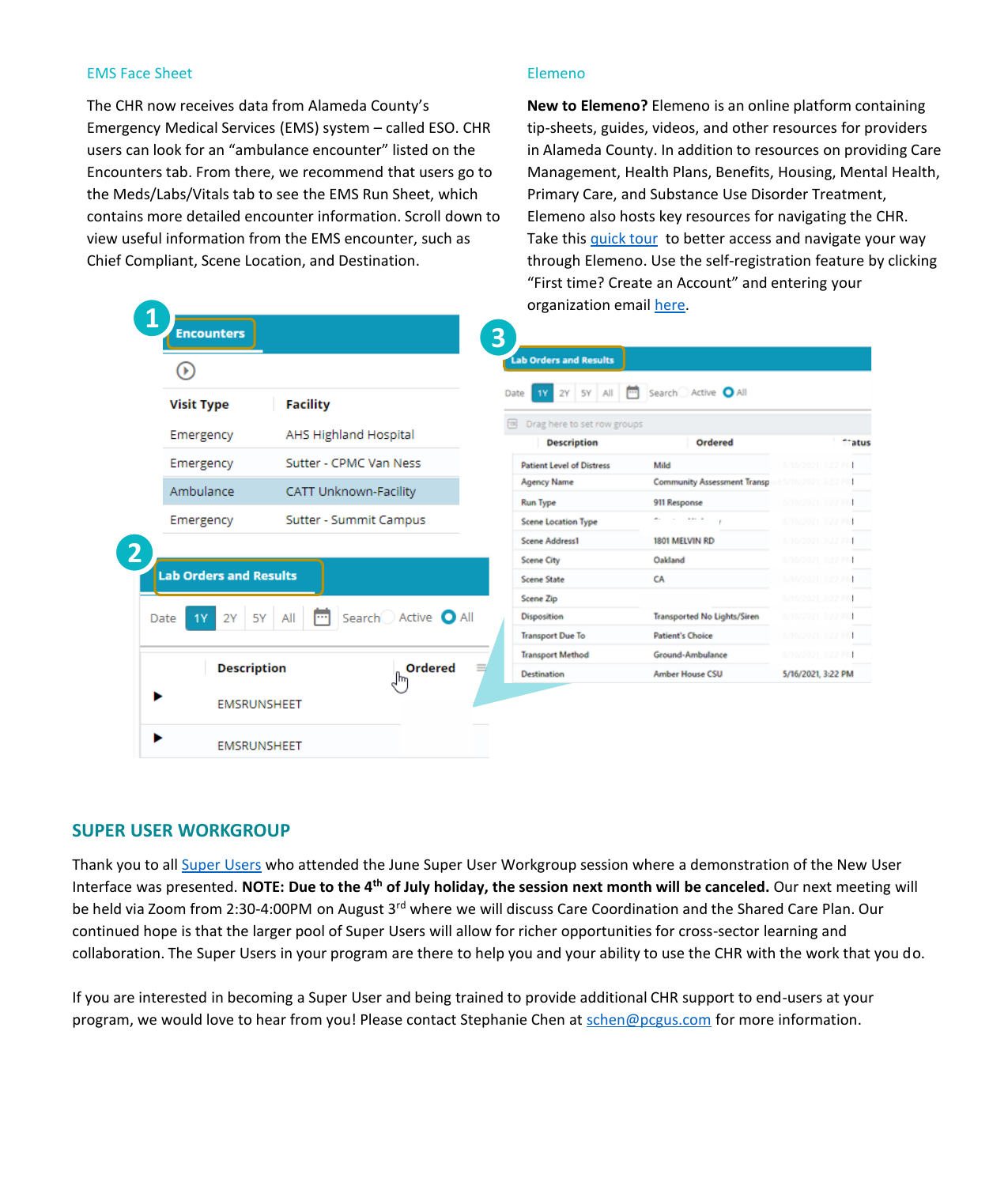#### **WHAT'S NEW**

#### Jail Scheduling Tool Launched!

Through an ongoing partnership with the Forensic, Diversion and Re-Entry System of Care within Alameda County Behavioral Health (ACBH), 43 members of the ACBH staff working at the Santa Rita Jail have now been trained on a new jail scheduling platform that is managed within Syntranet, the Thrasys software system that houses the Community Health Record. This tool was designed to provide more timely access to mental health services for consumers in Santa Rita Jail. Previously, clinicians and staff would encounter logistical challenges limiting their ability to connect to clients in need of mental health services— (e.g., transfer of inmates to different locations, the structure of the housing units within the jail, unpredictability of court dates). Clinicians would spend a lot of administrative time trying to locate and schedule individuals. This new system gives clinicians and schedulers the capacity to schedule, locate and connect with a higher number of individuals, with more efficiency.

In addition to the scheduling tool, these users now have access to the Community Health Record. While the primary technical focus of this team right now is the stabilization and successful adoption of the scheduling tool, there are discussions underway for how care coordination capabilities in the CHR can be integrated with the work that ACBH is leading to improve mental health care access. We are excited to welcome this new team into the CHR community and will continue to train as new staff are hired to meet the needs of their consumers' care!

#### Welcome New Organizations!

We would like to welcome the following new organizations and programs to the CHR!

- **[STARS:](https://www.starsinc.com/alameda-county/)** Transitional Age Youth (TAY) Level 1 Outpatient and TAY In-Home Outreach Team (IHOT)
- **[Alameda County Behavioral Health:](http://www.acbhcs.org/)** Adult Forensic Behavioral Health

We look forward to welcoming the following entities who will be joining us soon!

- **[City of Fremont:](https://www.fremont.gov/)** Homeless Services, Counseling, Care Management, Youth Substance Use Disorder (SUD), and Youth Diversion
- **[Titanium Healthcare:](https://tihealthcare.com/)** Whole Person Care program

#### **DATA CORNER**

As of June 14, 2021, over 1,050 individuals from 29 organizations have been trained as CHR users and have CHR user accounts. In May 2021, a total of 25 new CHR users were trained.

#### Top Three Organizations

As of June 14, 2021, the organizations with the most CHR users trained were:

- 1. Bay Area Community Services (BACS)
- 2. Alameda County Behavioral Health (ACBH)
- 3. LifeLong Medical Care

Top 10 Most Used Elemeno Resources of the Quarter:

- **1. [Community Health Record \(CHR\) Resources](https://careconnect.elemenohealth.com/#/resource/QR2fa4749dfbec3a1f0890?source=resources)**
- **2. [Housing Problem Solving -](https://careconnect.elemenohealth.com/#/resource/QR579681a309c7b176ee14?source=resources) Housing Navigation Services**
- **3. [Behavioral Health and Case Management Roster](https://careconnect.elemenohealth.com/#/resource/QRa31dd54d4816e8f5b512?source=resources)  (FSP and Service Teams)**
- **4. [Age Friendly Alameda County Resources](https://careconnect.elemenohealth.com/#/resource/QRa5950ecc6a387e03121c?source=resources)**
- **5. [Alameda County Care Connect Elemeno](https://careconnect.elemenohealth.com/#/resource/QR51a4744beaa966967f6a?source=resources) Resources by Topic/Category**
- **6. [Creating Your Client's Housing Plan](https://careconnect.elemenohealth.com/#/resource/QRef62ac137e64449c5d20?source=resources)**
- **7. [Welcome to Alameda County's Care Connect](https://careconnect.elemenohealth.com/#/resource/QR292f517d90e4a54d2f83?source=resources)  Elemeno Platform**
- **8. [Housing Resource Guide for Providers](https://careconnect.elemenohealth.com/#/resource/QR6c46c773c1899253e0c0?source=resources)**
- **9. [Quick Guides](https://careconnect.elemenohealth.com/#/resource/QR1ccdb9cfea7d2d816468?source=reference)**
- **10. [Housing Problem-Solving Overview](https://careconnect.elemenohealth.com/#/resource/QRda589e48b378790a97d7?source=resources)**